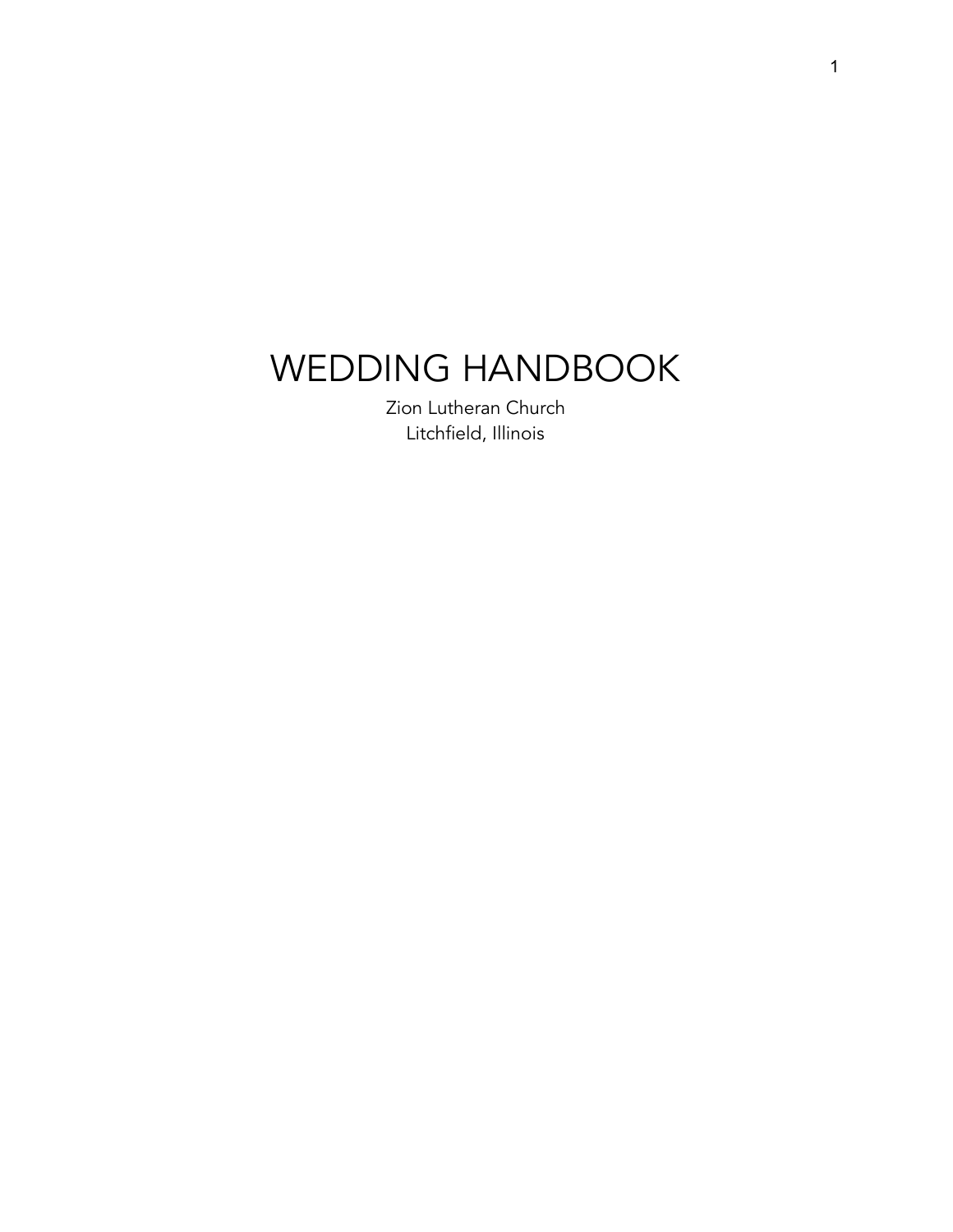# Table of Contents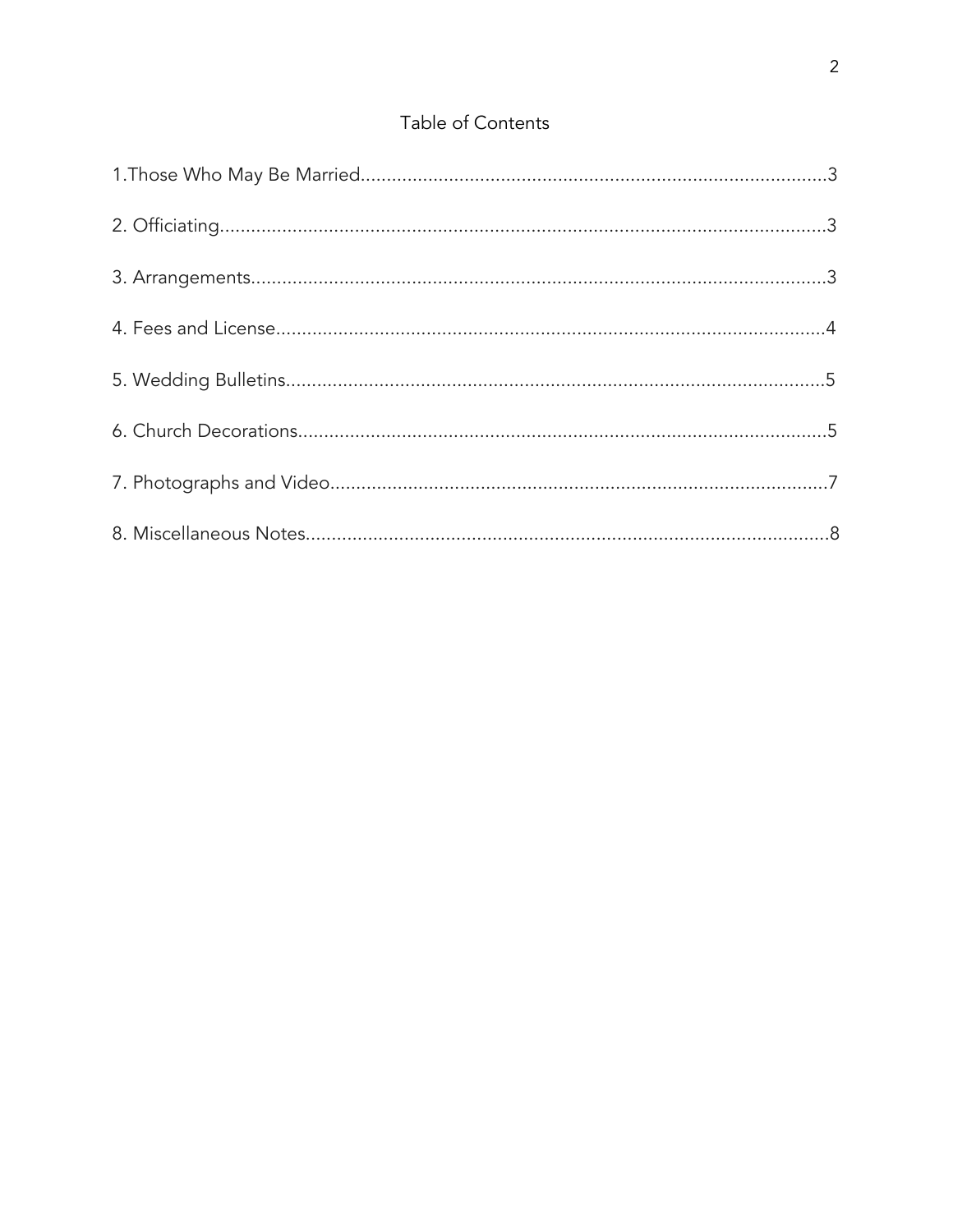God's Blessings on your upcoming wedding.

Your church family and its pastors are pleased to be of help. This booklet has been prepared to provide you with information relating to weddings at Zion.

## THOSE WHO MAY BE MARRIED

Besides members, Lutherans who desire to become members of Zion; couples (one party who is Lutheran) who may be ultimately directed to the ministry of another Lutheran congregation; couples outside the Lutheran church who commit themselves to become members of a Lutheran congregation; and others at the special discretion of the pastor and elders of Zion may have their wedding at Zion. There will be an extra fee of \$100.00 for non-members to rent the church facilities.

## **OFFICIATING**

The called pastor of Zion will usually officiate at the wedding. However, he may invite other clergy to participate. Visiting clergy must be ordained ministers of the Lutheran Church - Missouri Synod, or of other Lutheran Synods who are in altar and pulpit fellowship with Missouri-Synod.

#### ARRANGEMENTS

Arrangements must be made with a pastor well in advance of the wedding, prior to setting a date. It is a policy at Zion that the couple to be married meet with a pastor for premarital sessions. These may be started as early as six to eight months prior to the wedding. Individual circumstances may require adjustments.

Premarital sessions will include Biblical understanding of marriage, role expectations, planning the service, etc. We require that all couples go through the Prepare/Enrich Inventory with the pastor as an aid to these discussions. The fee for this inventory is \$35.00 and is paid directly to Life Innovations, Inc. There will be approximately four sessions total with the pastor prior to the wedding.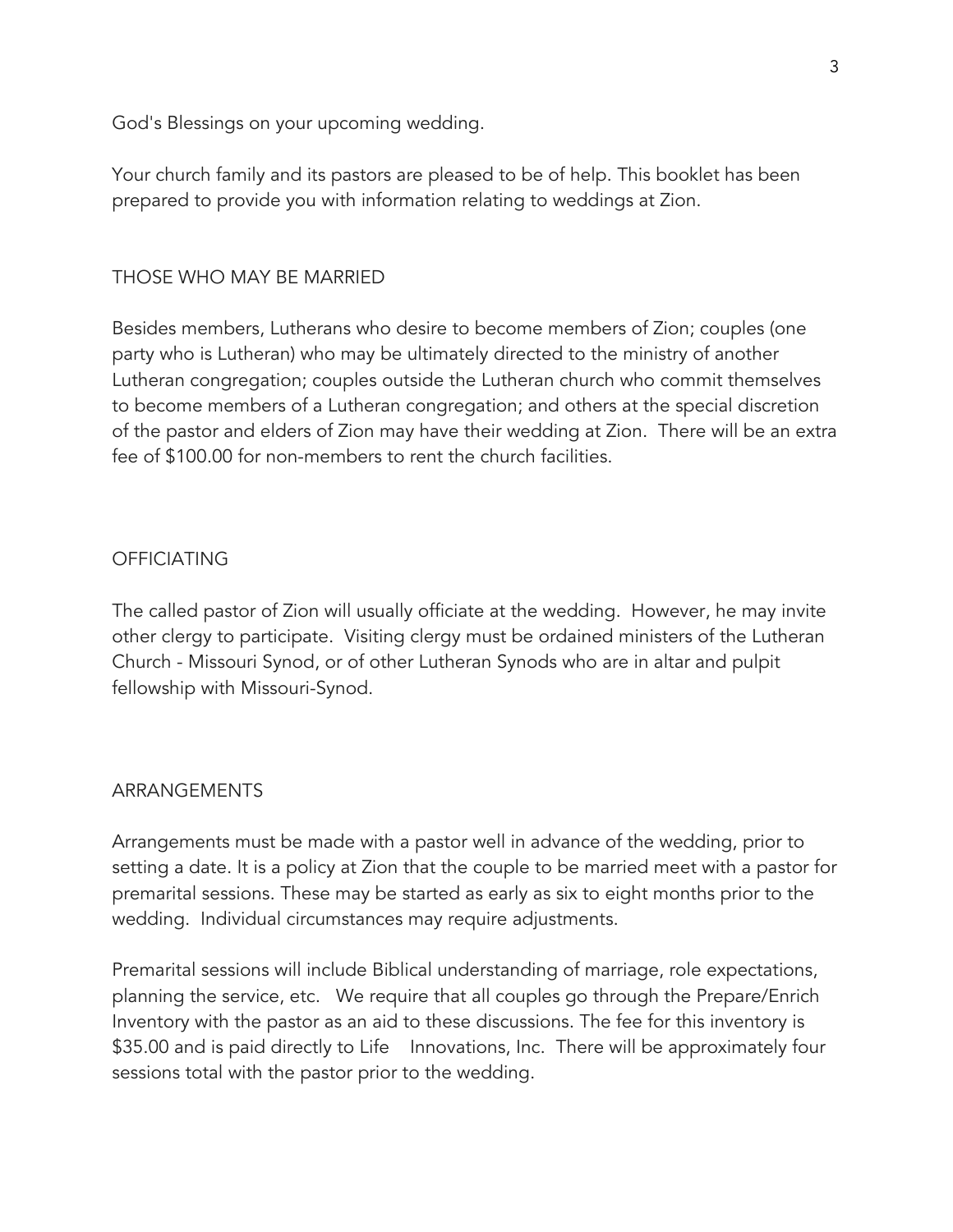If the wedding is being scheduled for Saturday afternoon, it must be finished in plenty of time for the church to be prepared for the 5:30pm service. Under normal circumstances no wedding should begin any later than 3:00pm on Saturday.

## FEES AND LICENSE

## Marriage License:

The license must be obtained from the Montgomery County Clerk at the courthouse in Hillsboro. Both the bride and groom need to apply in person, providing proof that each is over 18 years of age, or providing legal consent from parents. A photo ID is necessary. The present fee for the license is \$60.00.

The County Clerk's hours are 8:00am-4:00pm, Monday through Friday, except holidays.

The license is effective the day after it is issued and is good for 60 days. Please note that the license must be purchased at least one day prior to the wedding. We normally request that we receive the license in the office at least one week in advance of the wedding.

#### Fees:

It is the responsibility of the couple to make arrangements for an organist. Zion's organist, Mr. Keith Marburger, is normally available to play if he is contacted well in advance. His phone number is 324-5913. There is a suggested fee of at least \$100.00 for his services.

It is also suggested that an honorarium be provided for the pastor who is officiating the service. The amount of this honorarium may be determined by the couple, but should take into account the hours spent in premarriage discussions, as well as the time spent preparing for the service and the rehearsal.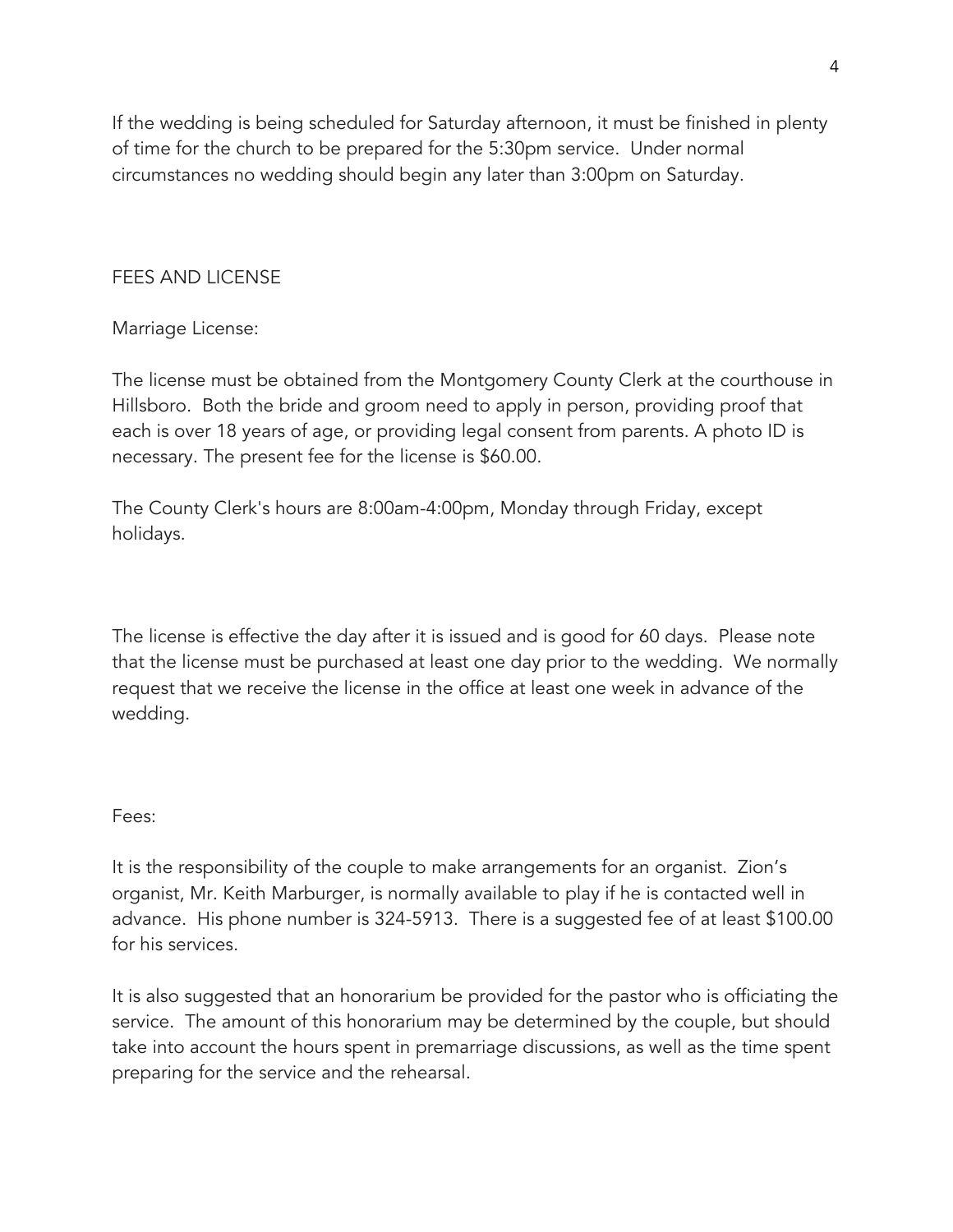A \$75.00 custodian fee (paid directly to the custodians) is charged for all weddings. The custodian will open the building for the wedding party and be available if needed.

All fees must be paid no later than the night of the rehearsal.

# WEDDING BULLETINS

The church office will type and print a worship folder for those attending, which includes an outline of the service and names of the participants. The folder cover may be purchased by the couple through a local Christian bookstore and provided to the church office for printing. The church office can order service folders for you, at cost. The church office should have the service folders at least one week prior to the wedding for printing.

# CHURCH DECORATIONS

# Aisle Decorations:

The hanging of bows, bouquets, or candles on the pews down the center aisle is permissible, but must not damage the pews in any way (no tape, tacks, etc.).

# Aisle Candles:

The church has ten aisle candles which are available for use. We also have ivy garland which may be used on the aisle candles. Arrangements to use these must be made when completing the application for marriage. A rental fee of \$50.00 must be paid to the church by the night of the rehearsal. This fee covers the setup and the purchase of ten inch white tapers. If you desire to have colored tapers, you must purchase them yourself (must be ten inches in height), but the \$50.00 fee is still applicable.

# Additional Candles:

The candles on the sides of the altar, as well as the Christ candle in front of the altar are furnished. The altar candles are not to be lit for a wedding unless it is within a Divine Service where the Lord's Supper is celebrated.

The Unity Candle, symbolizing the joining of two lives in Christ, is another option many couples choose to include. This candle (normally about three inches wide and eight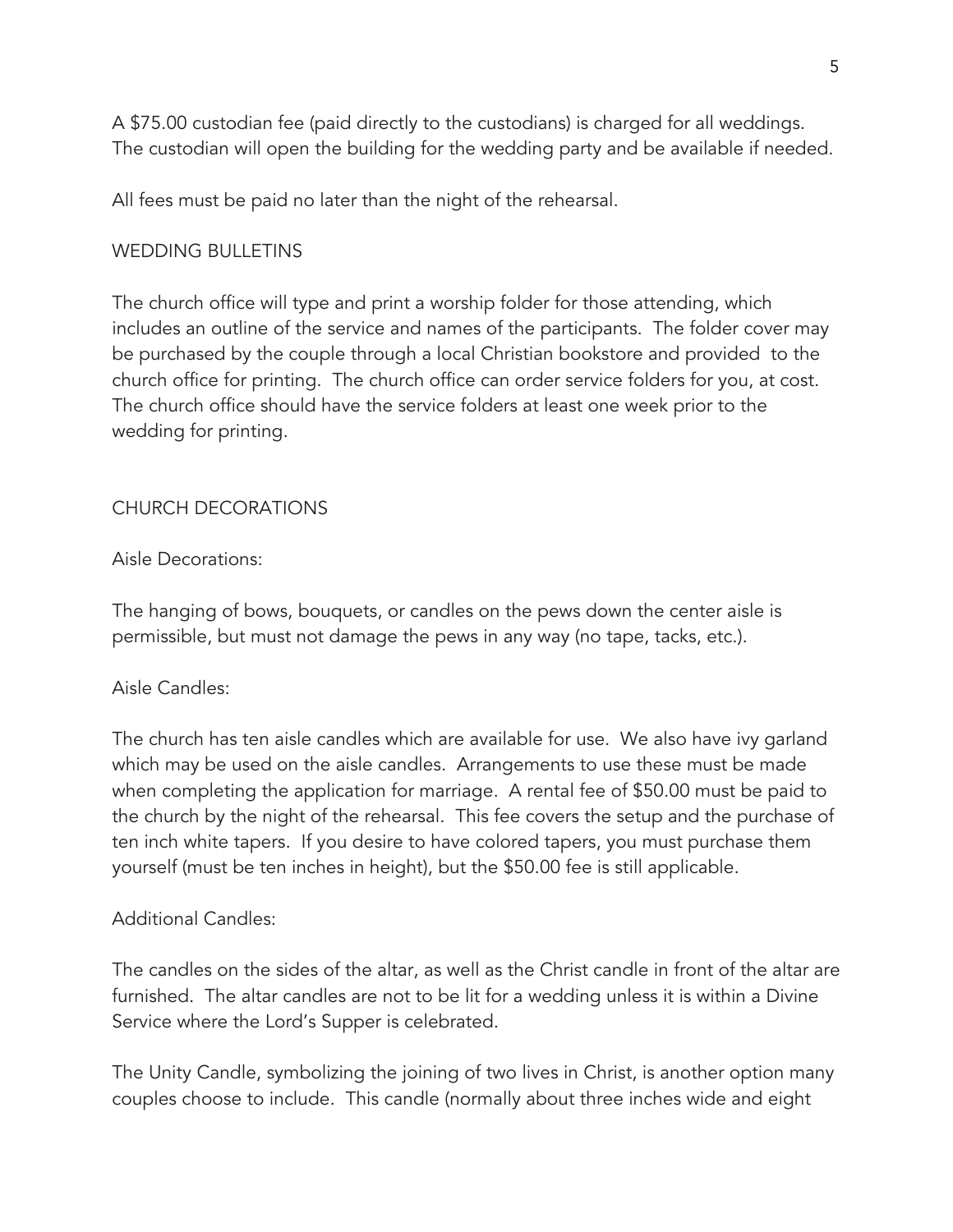inches tall), as well as the two individual candles (normally twelve inch tapers), must be purchased by the couple. Be sure to also purchase the base these candles are to sit upon, as the church does not supply them. Should a unity candle be desired in the service, it should be indicated on the application form.

#### Aisle Runner:

A white aisle runner is a permissible option, but is discouraged.

- •It is difficult to unroll, and usually ends up crooked and wrinkled.
- •The carpeting is a much better background for the bride's gown.
- •The runner makes it easier to trip, stumble, or fall.

The church does not own an aisle runner. If one is desired, the couple must purchase or rent it on their own. A 75 foot runner is needed to cover the length of the church aisle.

The color of the paraments on the altar, pulpit, and lectern will be the color of the season of the church year and may not be changed.

Any other decorations that are desired must be first approved by the pastor.

#### Dressing Rooms

Rooms are available at the church for the bridal party to change for the wedding. Please check with the custodian about the location. The church is not responsible for possessions left after the wedding. Please be sure to remove all items and return the rooms to the previous condition before leaving.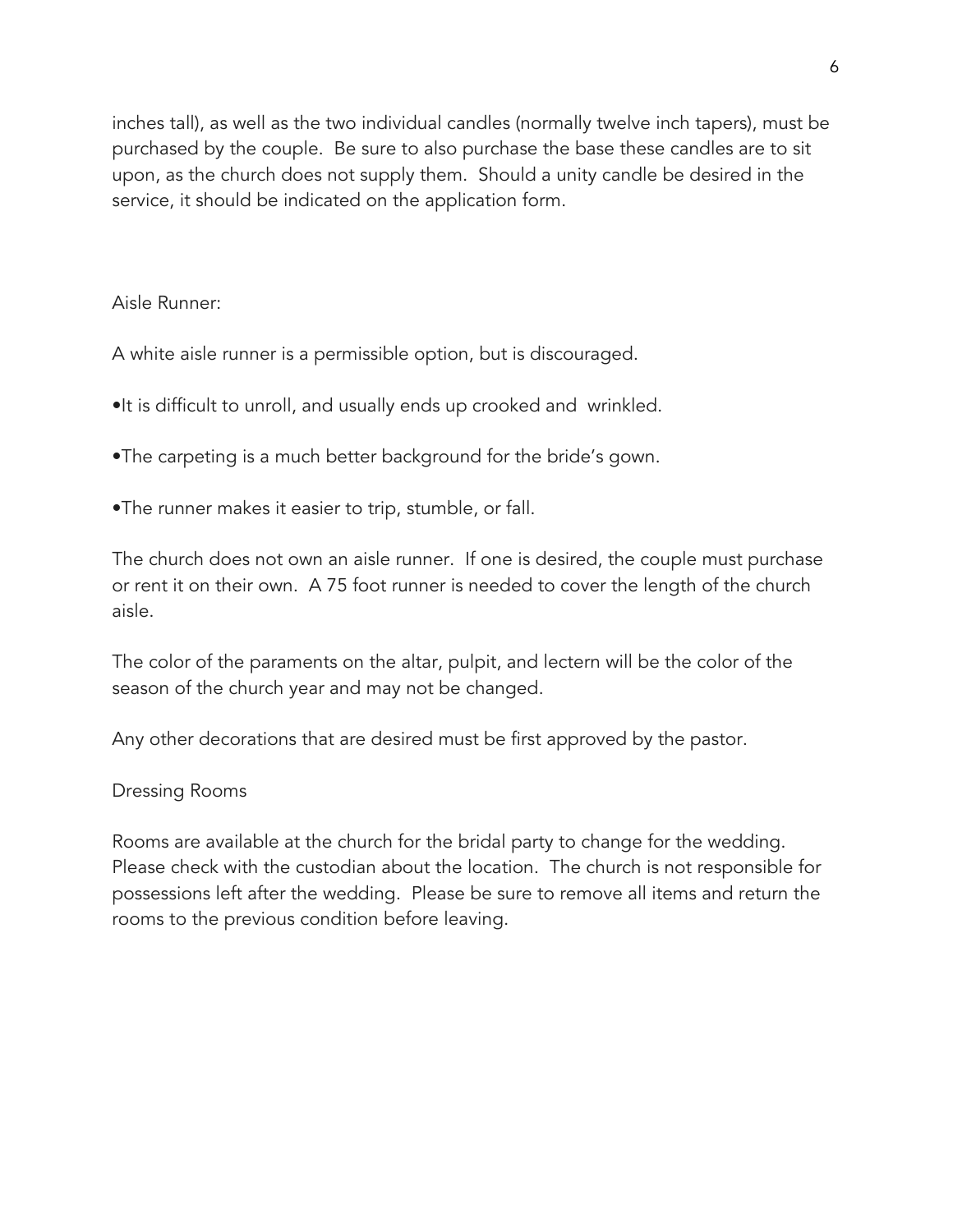#### PHOTOGRAPHS

Weddings are services of worship. They are to glorify and praise the Lord God, who is the center not only of the wedding service, but of the marriage to be solemnized.

Because a wedding is a significant event in the life of the husband and wife joined in the presence of God, photographs and videotapes can be appropriate ways of remembrance.

Please follow the guidelines listed below so that wedding services remain Christ centered and worshipful:

•The hired photographer should be instructed to consult with the pastor, and other friends and relatives should be advised of following the guidelines.

•Flash photographs may be taken during the processional and the recessional. It is preferred that the photographer not stand at the head of the aisle.

•No pictures shall be taken from the Invocation through the Benediction, except those taken without flash, and from inconspicuous locations, such as the balcony, the rear of the sanctuary, or in the sacristy. For videotaping, no extra lighting should be used.

•No pictures are to be taken during the service from within the chancel/altar area. No ecclesiastical furniture or appointments (except wedding unity candle) are to be moved without the consent of the pastor.

•It is advisable to take pictures before the service to minimize delay between wedding and reception, as a courtesy to guests.

•Pictures may be posed after the service. We respectfully ask that those involving the pastor be taken first.

•We suggest that you place a message in the bulletin requesting no flash photography during the service.